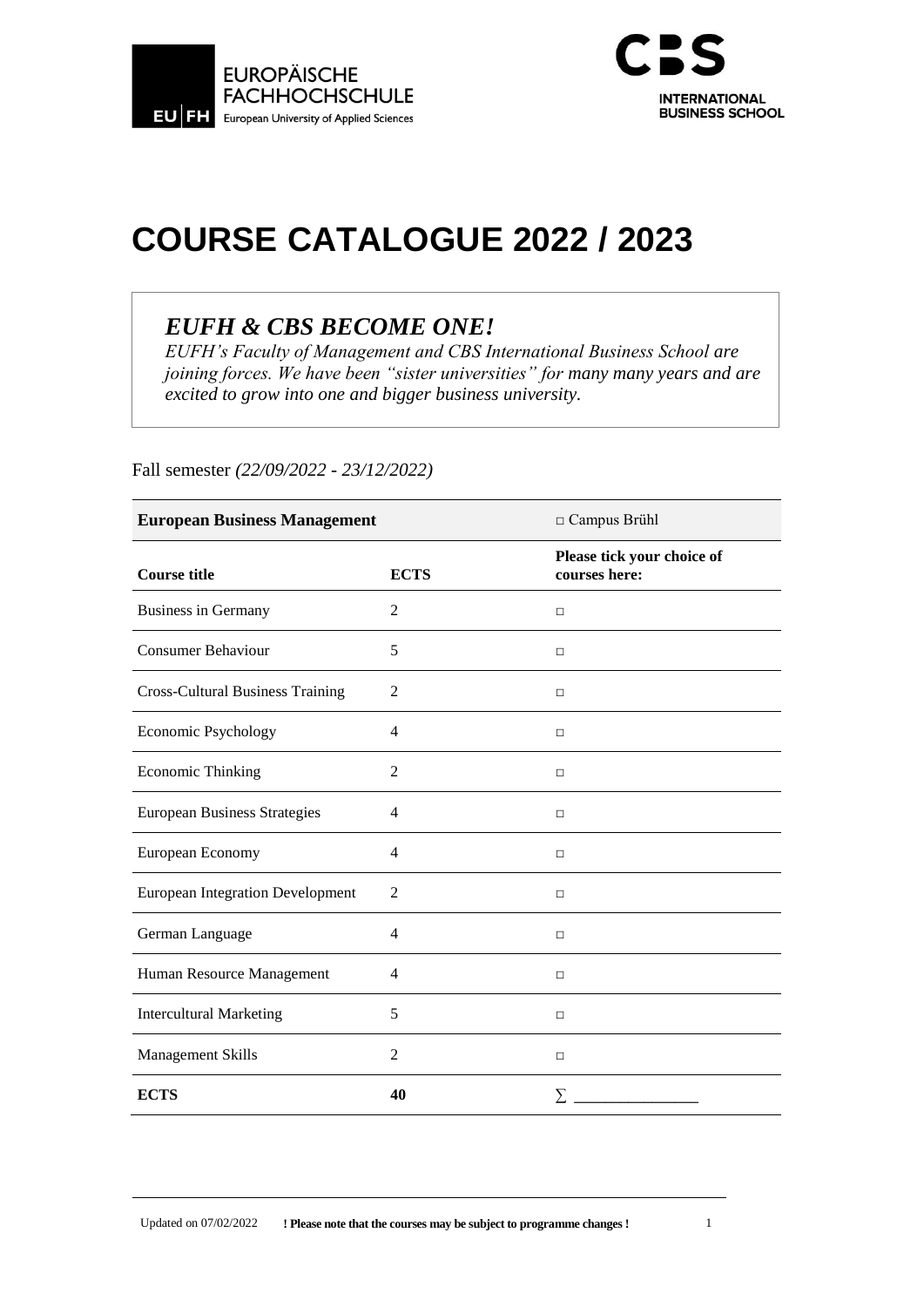



Spring semester *(13/02/2023 - 26/05/2023)*

| <b>International Innovation Management</b> (30 ECTS) | <b>Please tick here:</b> |
|------------------------------------------------------|--------------------------|
|                                                      | $\Box$ Campus Brühl      |

#### **BUSINESS IN GERMANY**

| <b>Course Title</b>      | <b>Business in Germany</b>                                                                                                                                                                                                                                                                                                                                                                                             |
|--------------------------|------------------------------------------------------------------------------------------------------------------------------------------------------------------------------------------------------------------------------------------------------------------------------------------------------------------------------------------------------------------------------------------------------------------------|
| Lecturer                 | Helen Rademacher                                                                                                                                                                                                                                                                                                                                                                                                       |
| <b>ECTS-Credits</b>      | $\overline{2}$                                                                                                                                                                                                                                                                                                                                                                                                         |
| <b>Course Objectives</b> | "Business in Germany" gives students an insight into German<br>economy and particular German key industries. Every theoretical<br>input is linked to a practical experience, e.g. field trips or guest<br>lectures. At the end of the course students know about the<br>specifics in selected German industries as well as about key<br>words concerning German business, e.g. "Mittelstand" or<br>"Hidden Champions". |
| <b>Course Content</b>    | Session I: Introduction to Working in Germany / History and<br>Economy<br>Session II: Key Industries 1: Chemical Industry<br>Session III: Key Industries 2: Beverage Industry<br>٠<br>Session IV: Key Industries 3: Steel & Metals Industry<br>Session V: Key Industries 4: Food & Retail<br>*order and content of session may vary                                                                                    |
| <b>Teaching Method</b>   | Lecture with group work elements, case studies, field trips                                                                                                                                                                                                                                                                                                                                                            |
| <b>Attendance</b>        | Students are expected to attend all classes and associated<br>activities of this course.                                                                                                                                                                                                                                                                                                                               |
| <b>Assessment</b>        | Presentation                                                                                                                                                                                                                                                                                                                                                                                                           |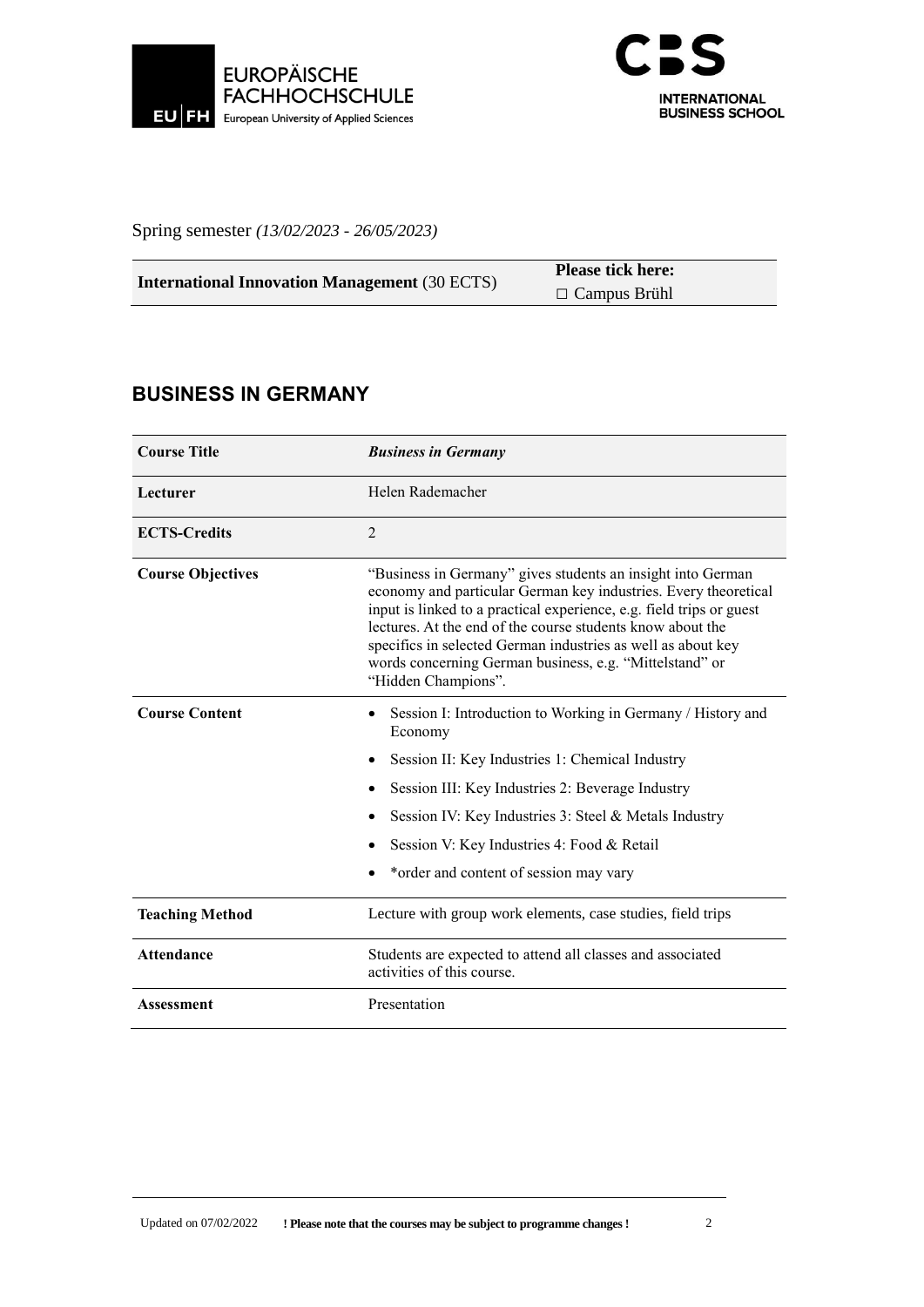



#### **CONSUMER BEHAVIOUR**

| <b>Course Title</b>      | <b>Consumer Behaviour</b>                                                                                                                                                                                                                                                                                                                                                                                                                   |
|--------------------------|---------------------------------------------------------------------------------------------------------------------------------------------------------------------------------------------------------------------------------------------------------------------------------------------------------------------------------------------------------------------------------------------------------------------------------------------|
| Lecturer                 | Helen Rademacher                                                                                                                                                                                                                                                                                                                                                                                                                            |
| <b>ECTS-Credits</b>      | 5                                                                                                                                                                                                                                                                                                                                                                                                                                           |
| <b>Course Objectives</b> | • To provide an overview of current theory and research in the<br>field of consumer behaviour.                                                                                                                                                                                                                                                                                                                                              |
|                          | To critically discuss up-to-date trends and niches of consumer<br>behaviour, such as image-/selfie-culture, body image,<br>subcultures of consumption, and sustainable consumer<br>behaviour.                                                                                                                                                                                                                                               |
|                          | • To encourage active in-class interaction and practical<br>application to multiple business-contexts.                                                                                                                                                                                                                                                                                                                                      |
| <b>Course Content</b>    | Consumer behaviour within contemporary consumer culture,<br>especially in light of digitalisation, is both highly dynamic and<br>constantly changing.                                                                                                                                                                                                                                                                                       |
|                          | Understanding what drives and motivates people's buying choices<br>and consumption patterns is integral in order to create and sustain<br>mutually beneficial long-term relationships between organisations<br>and customers. This is at the roots of this lecture, which aims to<br>offer an interactive approach connecting existing consumer<br>behaviour research and theory with some current trends and up-to-<br>date case examples. |
|                          | Great emphasis thereby lies on consumer personality, contemporary<br>consumer culture and consumer behaviour within digital spaces.                                                                                                                                                                                                                                                                                                         |
|                          | As such, the seminar delivers an interdisciplinary approach, which<br>alongside its focus on marketing also teaches contents from related<br>fields such as psychology and sociology.                                                                                                                                                                                                                                                       |
|                          | For instance, up-to-date topics such as social media behaviour, selfie<br>culture and virtual reality will be addressed. Students will get the<br>chance to reflect upon their personal consumption behaviour and to<br>connect the learnt content with their professional working<br>experiences.                                                                                                                                          |
| <b>Teaching Method</b>   | Lecture with group work elements, case studies.                                                                                                                                                                                                                                                                                                                                                                                             |
| <b>Attendance</b>        | Students are expected to attend all classes of this course.                                                                                                                                                                                                                                                                                                                                                                                 |
| <b>Assessment</b>        | Presentation                                                                                                                                                                                                                                                                                                                                                                                                                                |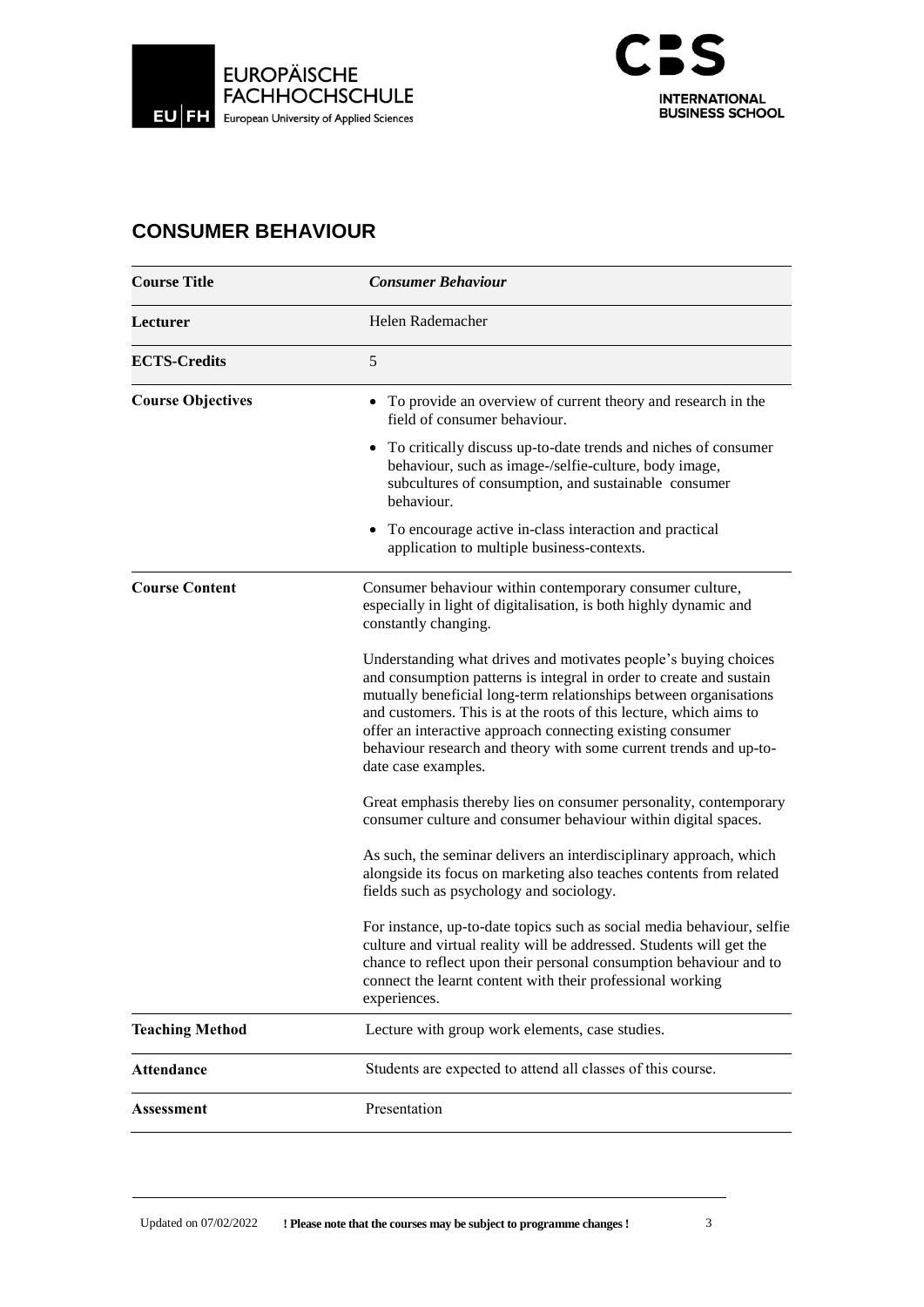



# **CROSS-CULTURAL BUSINESS TRAINING**

| <b>Course Title</b>      | <b>Cross-Cultural Business Training</b>                                                                                                             |
|--------------------------|-----------------------------------------------------------------------------------------------------------------------------------------------------|
| Lecturer                 | Ed Overes                                                                                                                                           |
| <b>ECTS-Credits</b>      | $\overline{2}$                                                                                                                                      |
| <b>Course Objectives</b> | After having completed this course students will:                                                                                                   |
|                          | • Be aware of their own cultural background and imprint,                                                                                            |
|                          | • Have developed a sense for the influence of cultural backgrounds<br>and experiences                                                               |
|                          | Be able to identify behaviour that is culturally affected and will<br>$\bullet$<br>be able to avoid misunderstanding caused by cultural differences |
|                          | • Have explored different cultural patterns and communication<br>styles.                                                                            |
| <b>Course Content</b>    | Culture and cultural imprint                                                                                                                        |
|                          | Significance of cultural competency                                                                                                                 |
|                          | Manifestations of culture                                                                                                                           |
|                          | Stereotypes vs. cultural standards                                                                                                                  |
|                          | Dimensions of cultural differences                                                                                                                  |
|                          | Behavioural strategies and potential conflicts                                                                                                      |
|                          | Culture shock                                                                                                                                       |
|                          | Implications for the student's stay in Germany                                                                                                      |
| <b>Teaching Method</b>   | Lecture with group work elements, case studies.                                                                                                     |
| <b>Attendance</b>        | Students are expected to attend all classes of this course.                                                                                         |
| <b>Assessment</b>        | Presentation                                                                                                                                        |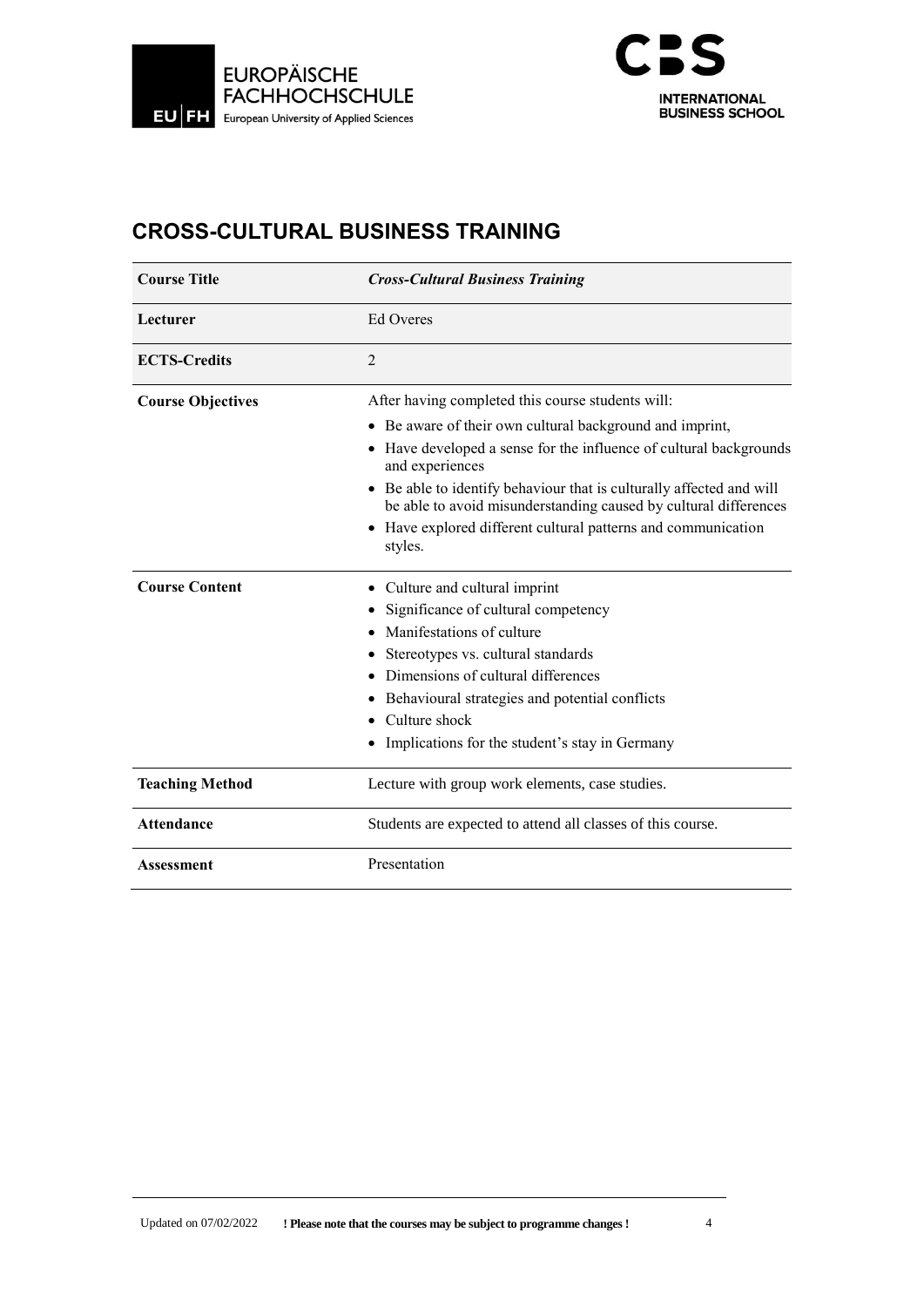



# **ECONOMIC PSYCHOLOGY**

| <b>Course Title</b>      | <b>Economic Psychology</b>                                                                                                                                                                                                                                             |
|--------------------------|------------------------------------------------------------------------------------------------------------------------------------------------------------------------------------------------------------------------------------------------------------------------|
| Lecturer                 | Ulrike Blind                                                                                                                                                                                                                                                           |
| <b>ECTS-Credits</b>      | $\overline{4}$                                                                                                                                                                                                                                                         |
|                          | Target audience are students with basic economic training or<br>students who have attended the lecture "Economic Thinking".<br>This lecture is aimed to act as counterpoint to the mainstream<br>economic assumptions about rational behaviour and decision<br>making. |
| <b>Course Objectives</b> | Students develop some knowledge about the actual dissent in the<br>field of economics, brought about through the new input from<br>theories originated in human sciences like psychology.                                                                              |
|                          | They become equipped to understand the predictably irrational<br>behaviour of consumers and corporate and political decision makers<br>alike.                                                                                                                          |
|                          | This lecture will include:<br>The psychology of perception, information processing and<br>decision making                                                                                                                                                              |
| <b>Course Content</b>    | • Some selection of typical biases and heuristics leading to<br>systematic errors in economic decisions                                                                                                                                                                |
|                          | Consequences in different areas like consumer behaviour,<br>$\bullet$<br>corporate decision making, HR, investment decisions, retirement<br>plans and such like.                                                                                                       |
| <b>Teaching Method</b>   | Lecture with group work elements, case studies                                                                                                                                                                                                                         |
| <b>Attendance</b>        | Students are expected to attend all classes of this course.                                                                                                                                                                                                            |
| <b>Assessment</b>        | Project work                                                                                                                                                                                                                                                           |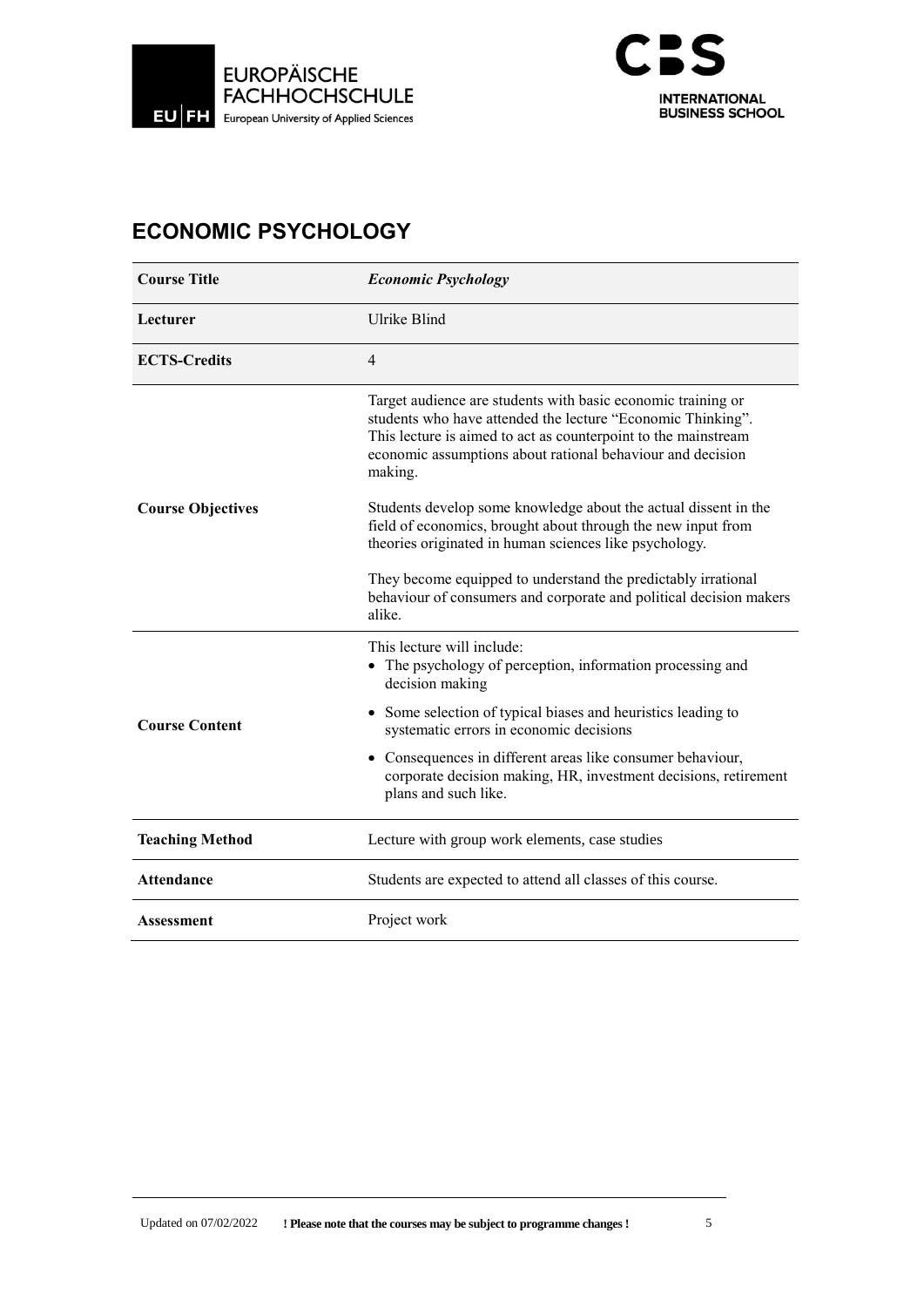



# **ECONOMIC THINKING**

| <b>Course Title</b>      | <b>Economic Thinking</b>                                                                                                                                                                  |
|--------------------------|-------------------------------------------------------------------------------------------------------------------------------------------------------------------------------------------|
| Lecturer                 | Ralf Hell                                                                                                                                                                                 |
| <b>ECTS-Credits</b>      | $\overline{2}$                                                                                                                                                                            |
| <b>Course Objectives</b> | This course addresses students with no or little prior knowledge of<br>economics. It is designed to get an easy and intuitive access to the<br>basics of economic phrasing and modelling. |
|                          | Main focus will be on the history of thought and on the most<br>common concepts of mainstream economics nowadays.                                                                         |
| <b>Special Features</b>  | This lecture is open to comparison and examples from the student's<br>national background.                                                                                                |
|                          | The course will include the following items:<br>Introduction to economics with elements from microeconomics<br>and macroeconomics                                                         |
|                          | Basic concepts and vocabulary                                                                                                                                                             |
| <b>Course Content</b>    | Methods and economic modelling                                                                                                                                                            |
|                          | Economic indicators (GDP, inflation rates, unemployment rates)                                                                                                                            |
|                          | History of economic thought                                                                                                                                                               |
|                          | Development of today's economic policy concepts                                                                                                                                           |
| <b>Teaching Method</b>   | Lecture with group work elements, case studies                                                                                                                                            |
| <b>Attendance</b>        | Students are expected to attend all classes of this course.                                                                                                                               |
| <b>Assessment</b>        | Term paper                                                                                                                                                                                |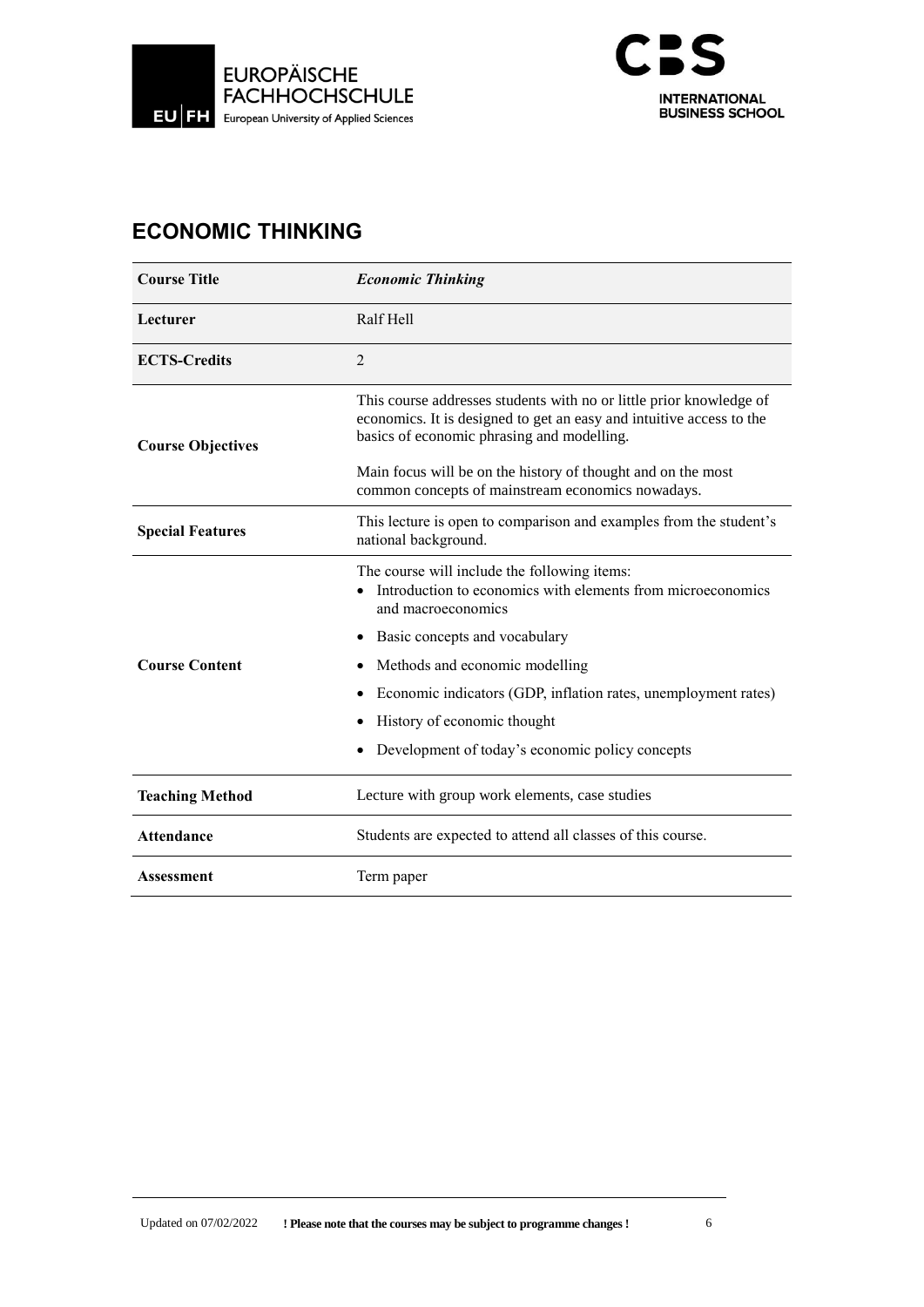



# **EUROPEAN BUSINESS STRATEGIES**

| <b>Course Title</b>      | <b>European Business Strategies</b>                                                                                                                                                                                                                                                                                                                                                                                                                                                                 |  |
|--------------------------|-----------------------------------------------------------------------------------------------------------------------------------------------------------------------------------------------------------------------------------------------------------------------------------------------------------------------------------------------------------------------------------------------------------------------------------------------------------------------------------------------------|--|
| Lecturer                 | Nils Finger                                                                                                                                                                                                                                                                                                                                                                                                                                                                                         |  |
| <b>ECTS-Credits</b>      | $\overline{4}$                                                                                                                                                                                                                                                                                                                                                                                                                                                                                      |  |
|                          | • Getting to know the principles of business strategies as a<br>foundation for doing business in an international context,                                                                                                                                                                                                                                                                                                                                                                          |  |
| <b>Course Objectives</b> | • Learning how to plan, implement and control business strategies<br>successfully,                                                                                                                                                                                                                                                                                                                                                                                                                  |  |
|                          | Understanding the European business environment more<br>profoundly as a foundation for informed strategic management<br>decision-making.                                                                                                                                                                                                                                                                                                                                                            |  |
| <b>Course Content</b>    | • In this class, students will learn about the principles of business<br>strategies and strategic management. The European market will be<br>at the centre of discussion serving as a case example to analyse<br>and understand the dynamics and ever-changing challenges<br>typical of contemporary global market environments.<br>The practical application of theoretical frameworks and strategic<br>tools alike can help participants to enhance both their academic<br>and management skills. |  |
|                          | Active participation is explicitly encouraged.                                                                                                                                                                                                                                                                                                                                                                                                                                                      |  |
| <b>Teaching Method</b>   | Lecture with group work elements, case studies                                                                                                                                                                                                                                                                                                                                                                                                                                                      |  |
| <b>Attendance</b>        | Students are expected to attend all classes of this course.                                                                                                                                                                                                                                                                                                                                                                                                                                         |  |
| <b>Assessment</b>        | Presentation                                                                                                                                                                                                                                                                                                                                                                                                                                                                                        |  |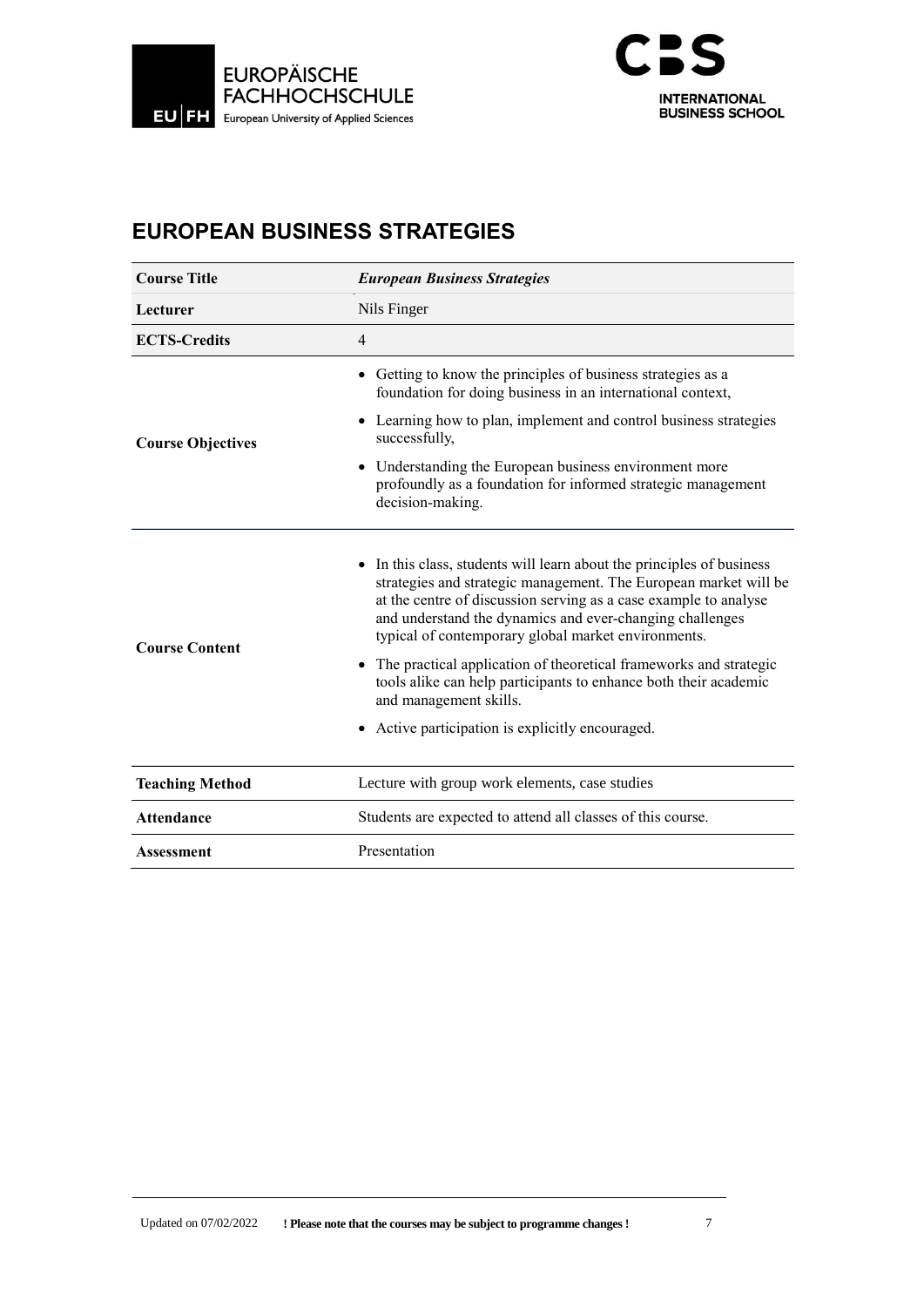



## **EUROPEAN ECONOMY**

| <b>Course Title</b>      | <b>European Economy</b>                                                                                                                                                                                                                                                                |
|--------------------------|----------------------------------------------------------------------------------------------------------------------------------------------------------------------------------------------------------------------------------------------------------------------------------------|
| Lecturer                 | Barbara Schnieders                                                                                                                                                                                                                                                                     |
| <b>ECTS-Credits</b>      | $\overline{4}$                                                                                                                                                                                                                                                                         |
|                          | Target audience are students with basic economic training or<br>students who have attended the module "Economic Thinking".                                                                                                                                                             |
|                          | This course is set to enable the students to evaluate the European<br>Union and its economic and political affairs from different<br>perspectives.                                                                                                                                     |
| <b>Course Objectives</b> | Based on the common economic theories, the students will learn to<br>analyse current decisions in European economic policy, monetary<br>policy, tariff disputes etc.<br>They will be acquainted with the underlying dissent between<br>different countries concerning these decisions. |
|                          | Students will be encouraged to highlight the pros and cons of the<br>European project, and to draw their own conclusions about the<br>further development of the European union they hope or fear for.                                                                                 |
| <b>Course Content</b>    | The course will focus European markets and market developments.<br>It includes items as:<br>Single market<br>Currency union<br>Current affairs                                                                                                                                         |
| <b>Teaching Method</b>   | Lecture with group work elements, case studies                                                                                                                                                                                                                                         |
| <b>Attendance</b>        | Students are expected to attend all classes of this course.                                                                                                                                                                                                                            |
| <b>Assessment</b>        | Term paper                                                                                                                                                                                                                                                                             |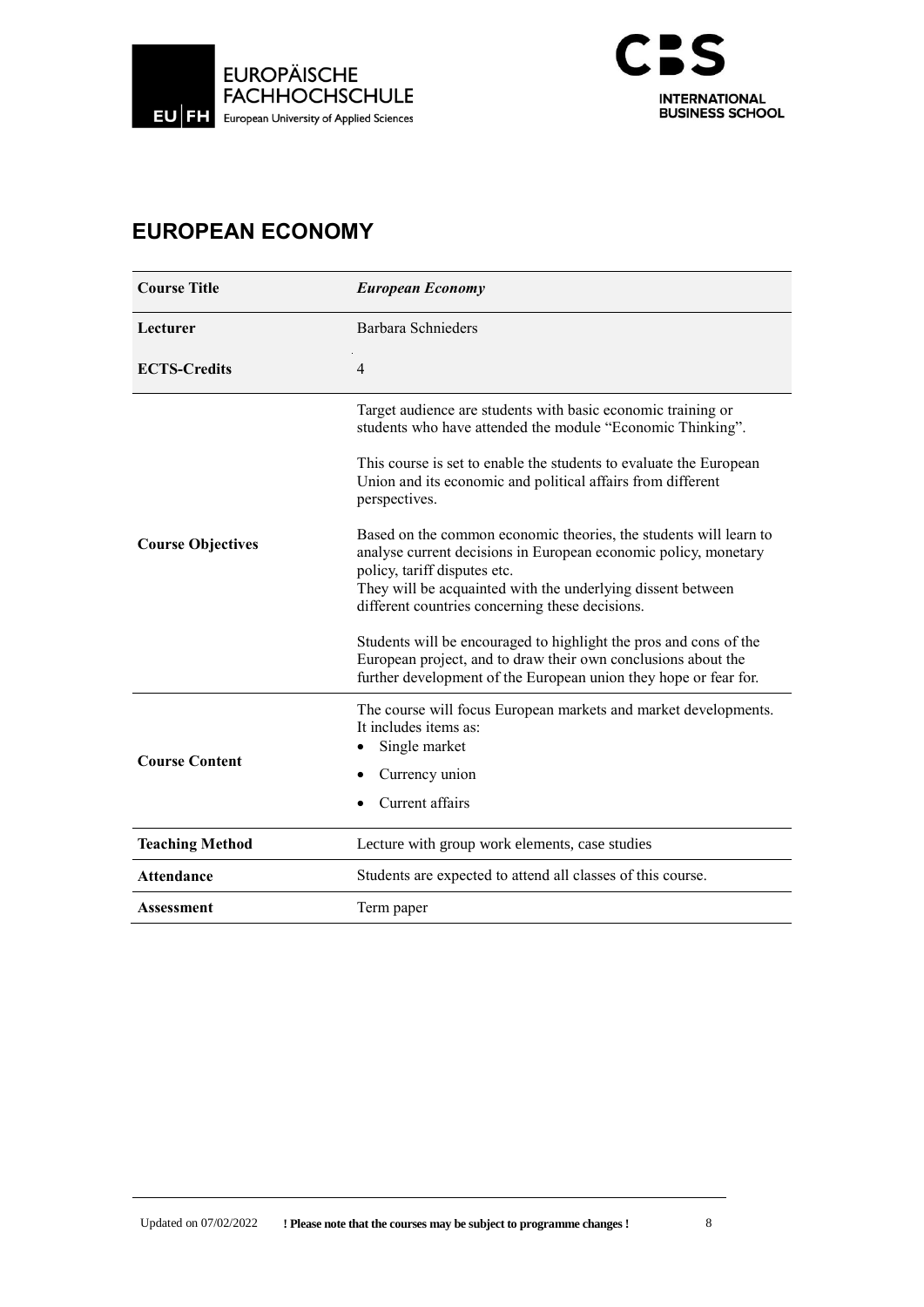



# **EUROPEAN INTEGRATION DEVELOPMENT**

| <b>Course Title</b>      | <b>European Integration Development</b>                                                                                                                                                                                                                                                                                                                                                                                                                                                                                                                                                                |  |
|--------------------------|--------------------------------------------------------------------------------------------------------------------------------------------------------------------------------------------------------------------------------------------------------------------------------------------------------------------------------------------------------------------------------------------------------------------------------------------------------------------------------------------------------------------------------------------------------------------------------------------------------|--|
| Lecturer                 | Drs. Siebo Janssen                                                                                                                                                                                                                                                                                                                                                                                                                                                                                                                                                                                     |  |
| <b>ECTS-Credits</b>      | $\overline{2}$                                                                                                                                                                                                                                                                                                                                                                                                                                                                                                                                                                                         |  |
| <b>Course Objectives</b> | This lecture invites all international students and is open regardless<br>what prior courses or state of knowledge the students have achieved<br>before.<br>It is aimed to give the students some deep knowledge about how we<br>ended up in the current situation - as Nobel Prize winning entity and<br>highly fractured confederation of national states at the same time.<br>Students are encouraged to develop their own judgement about the<br>different layers of the European project, knowing full well the<br>origins and courses of different evaluations in the past and at their<br>time. |  |
| <b>Special Features</b>  | To be discussed and planned with lecturer                                                                                                                                                                                                                                                                                                                                                                                                                                                                                                                                                              |  |
| <b>Course Content</b>    | This course focusses on the long-run history of the European Union. T<br>this lecture will include:<br>Historical patterns and long-term development of the geographica<br>area called "Europe"                                                                                                                                                                                                                                                                                                                                                                                                        |  |
|                          | The historic background of the philosophy responsible for the<br>evolving European integration                                                                                                                                                                                                                                                                                                                                                                                                                                                                                                         |  |
|                          | Historic events that led to the founding moment and specifics of t<br>$\bullet$<br>political European project                                                                                                                                                                                                                                                                                                                                                                                                                                                                                          |  |
|                          | The evolving phases and disruptions                                                                                                                                                                                                                                                                                                                                                                                                                                                                                                                                                                    |  |
|                          | Scenarios for future development                                                                                                                                                                                                                                                                                                                                                                                                                                                                                                                                                                       |  |
| <b>Teaching Method</b>   | Lecture with group work elements, case studies.                                                                                                                                                                                                                                                                                                                                                                                                                                                                                                                                                        |  |
| <b>Attendance</b>        | Students are expected to attend all classes of this course.                                                                                                                                                                                                                                                                                                                                                                                                                                                                                                                                            |  |
| Assessment               | Exam                                                                                                                                                                                                                                                                                                                                                                                                                                                                                                                                                                                                   |  |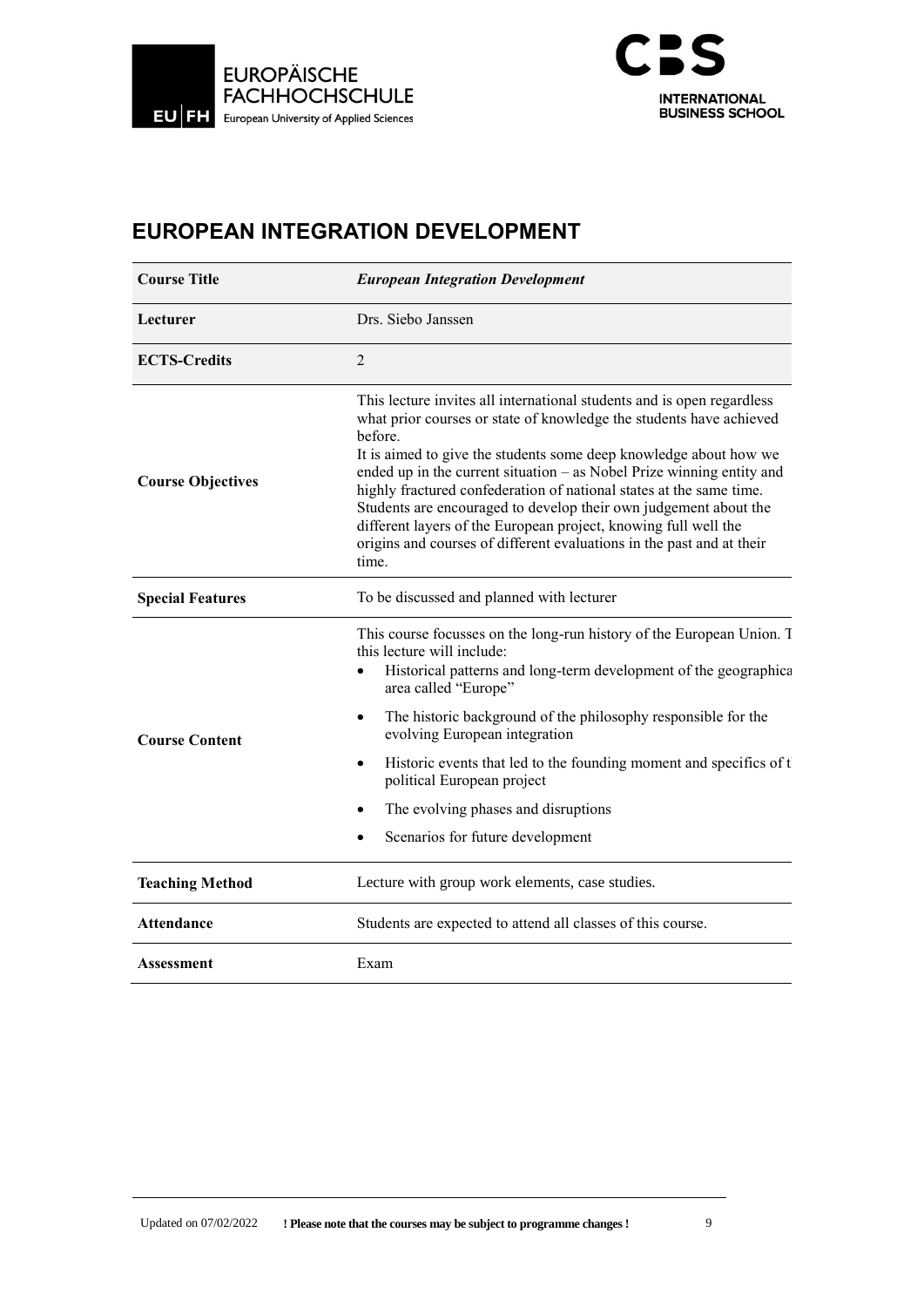



# **GERMAN LANGUAGE**

| <b>Course Title</b>      | <b>German Language</b>                                                                                                                                                                                                                             |
|--------------------------|----------------------------------------------------------------------------------------------------------------------------------------------------------------------------------------------------------------------------------------------------|
| Lecturer                 | Tristam Koenig / Christina Goldmann                                                                                                                                                                                                                |
| <b>ECTS-Credits</b>      | 4                                                                                                                                                                                                                                                  |
| <b>Course Objectives</b> | Students will deepen their grammar and language structure<br>knowledge and expand their lexicon. The course will build<br>on the student's previous knowledge.                                                                                     |
| <b>Course Content</b>    | Depending on the placement test and the student's level<br>respectively the German teacher will divide EBM participants<br>in different language groups.                                                                                           |
|                          | Depending on their German level the students will learn the<br>basics of the German language as well as dealing with everyday<br>life situations or on general economic topics and, if possible, on<br>more specific EBM related topics (from B1). |
| <b>Teaching Method</b>   | Exercises to broaden the student's speaking fluency, listening<br>comprehension, writing competence and grammar knowledge.                                                                                                                         |
| <b>Attendance</b>        | Students are expected to attend all classes of this course.                                                                                                                                                                                        |
| Assessment               | Exam                                                                                                                                                                                                                                               |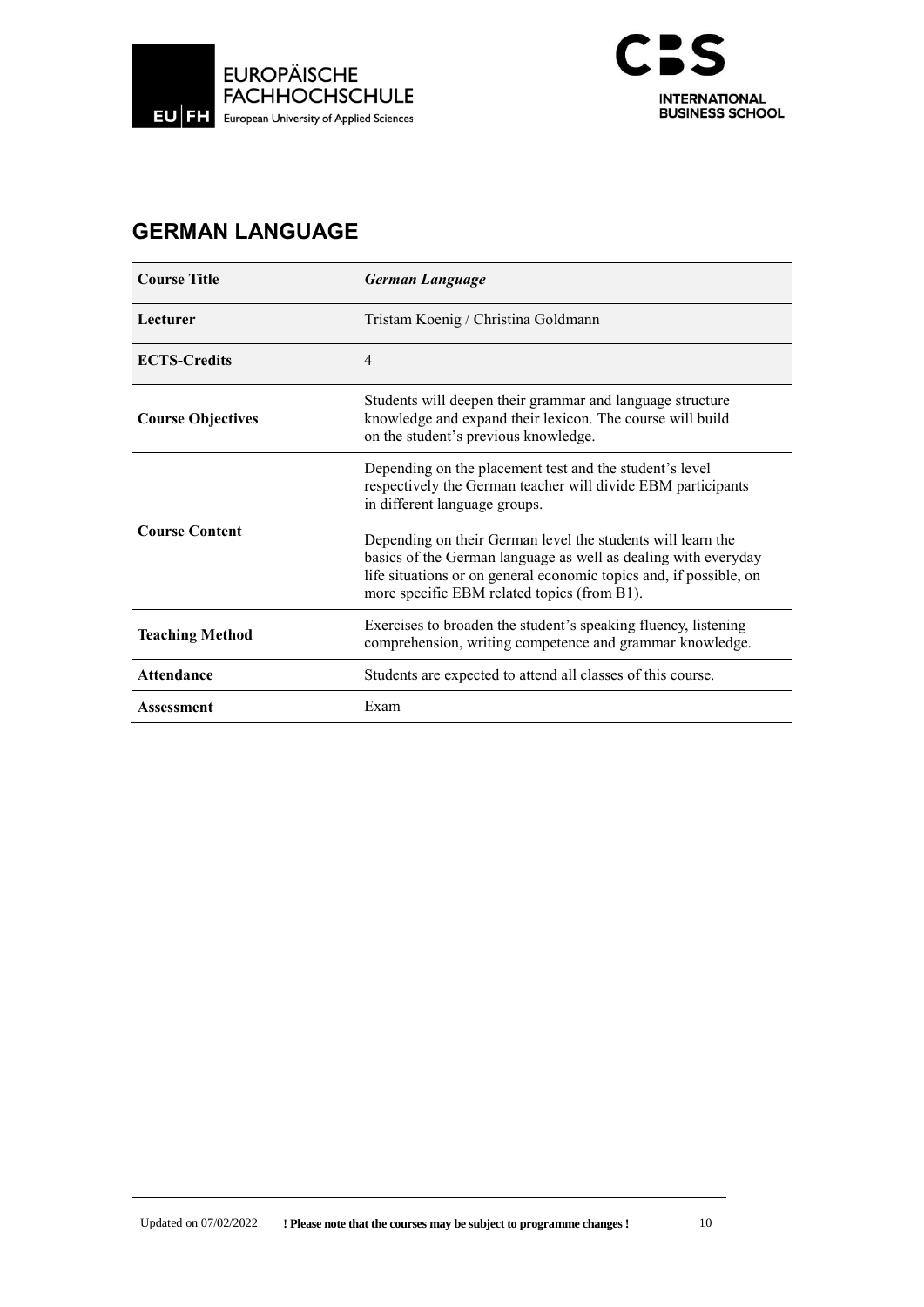



## **HUMAN RESOURCE MANAGEMENT**

| <b>Course Title</b>      | <b>Human Resource Management</b>                                                                                                                                                                                                                                                                                                                                                                                                                                                                                                                                                                                                                                                                                      |
|--------------------------|-----------------------------------------------------------------------------------------------------------------------------------------------------------------------------------------------------------------------------------------------------------------------------------------------------------------------------------------------------------------------------------------------------------------------------------------------------------------------------------------------------------------------------------------------------------------------------------------------------------------------------------------------------------------------------------------------------------------------|
| Lecturer                 | Hans-Gerd Servatius                                                                                                                                                                                                                                                                                                                                                                                                                                                                                                                                                                                                                                                                                                   |
| <b>ECTS-Credits</b>      | $\overline{4}$                                                                                                                                                                                                                                                                                                                                                                                                                                                                                                                                                                                                                                                                                                        |
|                          | Provide an overview of current theory and research in the<br>field of Human Resource Management<br>Offer a combination of theoretical contents and practical case                                                                                                                                                                                                                                                                                                                                                                                                                                                                                                                                                     |
| <b>Course Objectives</b> | examples that highlight the principles and practices of the<br>management of people.                                                                                                                                                                                                                                                                                                                                                                                                                                                                                                                                                                                                                                  |
|                          | Develop students' personal and managerial skills.                                                                                                                                                                                                                                                                                                                                                                                                                                                                                                                                                                                                                                                                     |
| <b>Course Content</b>    | This course looks into the management of people as an<br>invaluable asset and source of knowledge and efficiency within<br>global organizations. It considers the role of HRM on a firm's<br>performance, and how it is affected by globalisation and<br>digitalization within the 21st century business environment.<br>Alongside traditional HRM principles, the class illuminates<br>specific up-to-date topics such as for example employer<br>branding, sustainable human resource management, and digital<br>recruiting.<br>All topics will offer a combination of theory- and practice-based<br>approaches, which will enable students to develop and further enhance<br>their personal and managerial skills. |
| <b>Teaching Method</b>   | Lecture with group work elements, case studies                                                                                                                                                                                                                                                                                                                                                                                                                                                                                                                                                                                                                                                                        |
| <b>Attendance</b>        | Students are expected to attend all classes of this course.                                                                                                                                                                                                                                                                                                                                                                                                                                                                                                                                                                                                                                                           |
| <b>Assessment</b>        | Presentation                                                                                                                                                                                                                                                                                                                                                                                                                                                                                                                                                                                                                                                                                                          |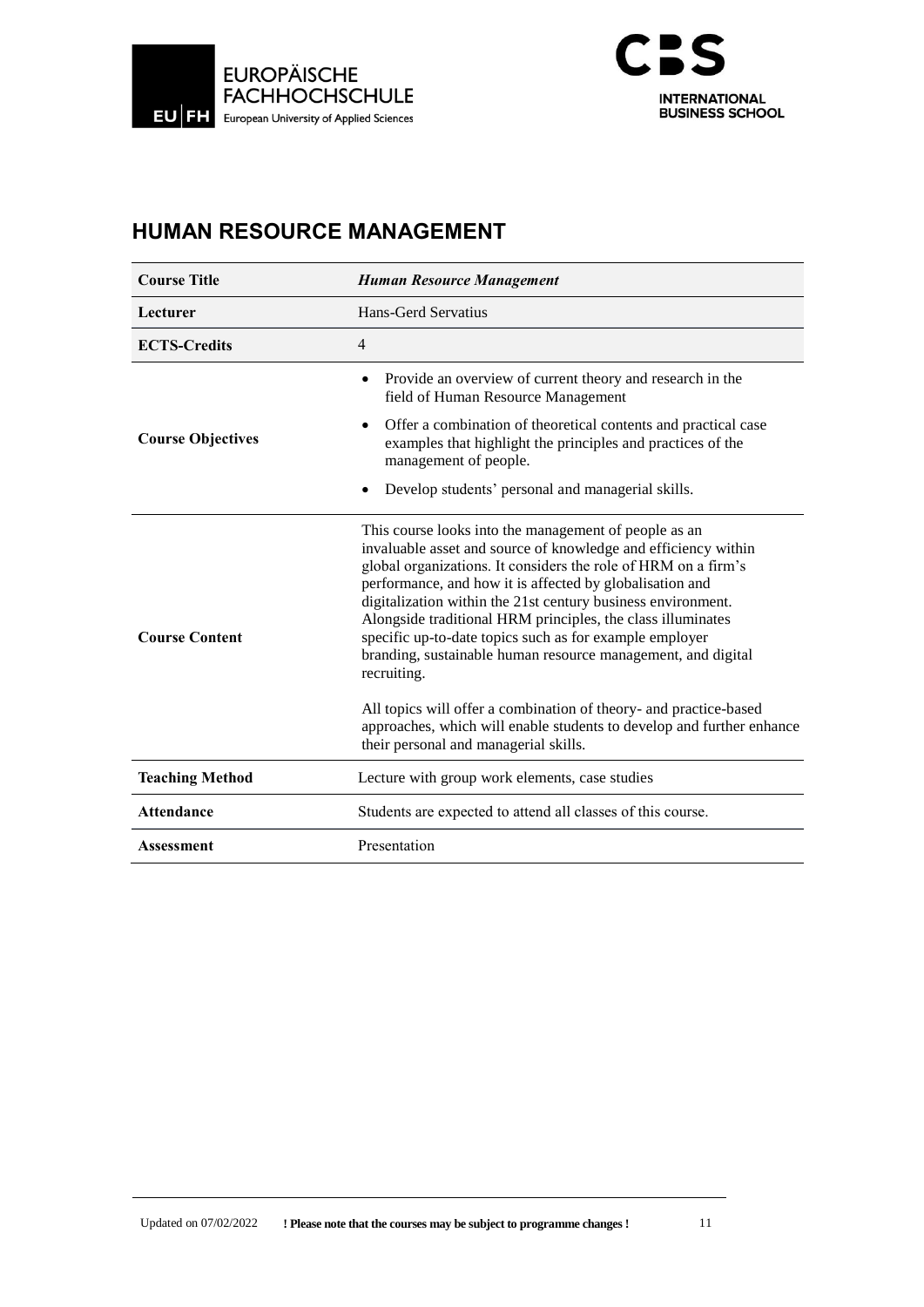



# **INTERCULTURAL MARKETING**

| <b>Course Title</b>      | <b>Intercultural Marketing</b>                                                                                                                                                                                                                                                                                                                                                                                                                                                                                                                                                                                                                                                                                                                                                                                                                                                                                                                                                                                                                                                                                                                                                   |
|--------------------------|----------------------------------------------------------------------------------------------------------------------------------------------------------------------------------------------------------------------------------------------------------------------------------------------------------------------------------------------------------------------------------------------------------------------------------------------------------------------------------------------------------------------------------------------------------------------------------------------------------------------------------------------------------------------------------------------------------------------------------------------------------------------------------------------------------------------------------------------------------------------------------------------------------------------------------------------------------------------------------------------------------------------------------------------------------------------------------------------------------------------------------------------------------------------------------|
| Lecturer                 | Anke Kleim                                                                                                                                                                                                                                                                                                                                                                                                                                                                                                                                                                                                                                                                                                                                                                                                                                                                                                                                                                                                                                                                                                                                                                       |
| <b>ECTS-Credits</b>      | 5                                                                                                                                                                                                                                                                                                                                                                                                                                                                                                                                                                                                                                                                                                                                                                                                                                                                                                                                                                                                                                                                                                                                                                                |
| <b>Course Objectives</b> | • Getting to know the principles and tools of international marketing.<br>• Learning about the opportunities and risks linked to the decision to<br>internationalise within a constantly changing global environment.<br>• Learning what can positively contribute to a successful<br>internationalization strategy and what should be avoided in order to<br>prevent failure.                                                                                                                                                                                                                                                                                                                                                                                                                                                                                                                                                                                                                                                                                                                                                                                                   |
| <b>Course Content</b>    | In this class, students will be introduced to the principles of<br>international marketing. The content learnt in this class thereby<br>aims to specifically reinforce and further complement their existing<br>knowledge and skills in the area of marketing.<br>At the centre of this class is a firm's decision to internationalise,<br>that is to introduce a product or service to a foreign market. Students<br>will learn about the manifold triggers and motives that can drive a<br>strategic move like this; but they will also critically reflect what<br>opportunities and threats may be entailed and how managers can<br>deal with or actively influence integral internalization steps such as<br>the international market selection process.<br>In completion, some special features of international market<br>research will be explored. The aim of this class is to transfer a<br>profound understanding of marketing in a global context, both<br>from a theoretical and most importantly, from a practically applied<br>perspective.<br>Active participation, creative thinking and critical reflection will be<br>explicitly encouraged within this class. |
| <b>Teaching Method</b>   | Lecture with group work elements, case studies.                                                                                                                                                                                                                                                                                                                                                                                                                                                                                                                                                                                                                                                                                                                                                                                                                                                                                                                                                                                                                                                                                                                                  |
| Attendance               | Students are expected to attend all classes of his course.                                                                                                                                                                                                                                                                                                                                                                                                                                                                                                                                                                                                                                                                                                                                                                                                                                                                                                                                                                                                                                                                                                                       |
| Assessment               | Exam                                                                                                                                                                                                                                                                                                                                                                                                                                                                                                                                                                                                                                                                                                                                                                                                                                                                                                                                                                                                                                                                                                                                                                             |